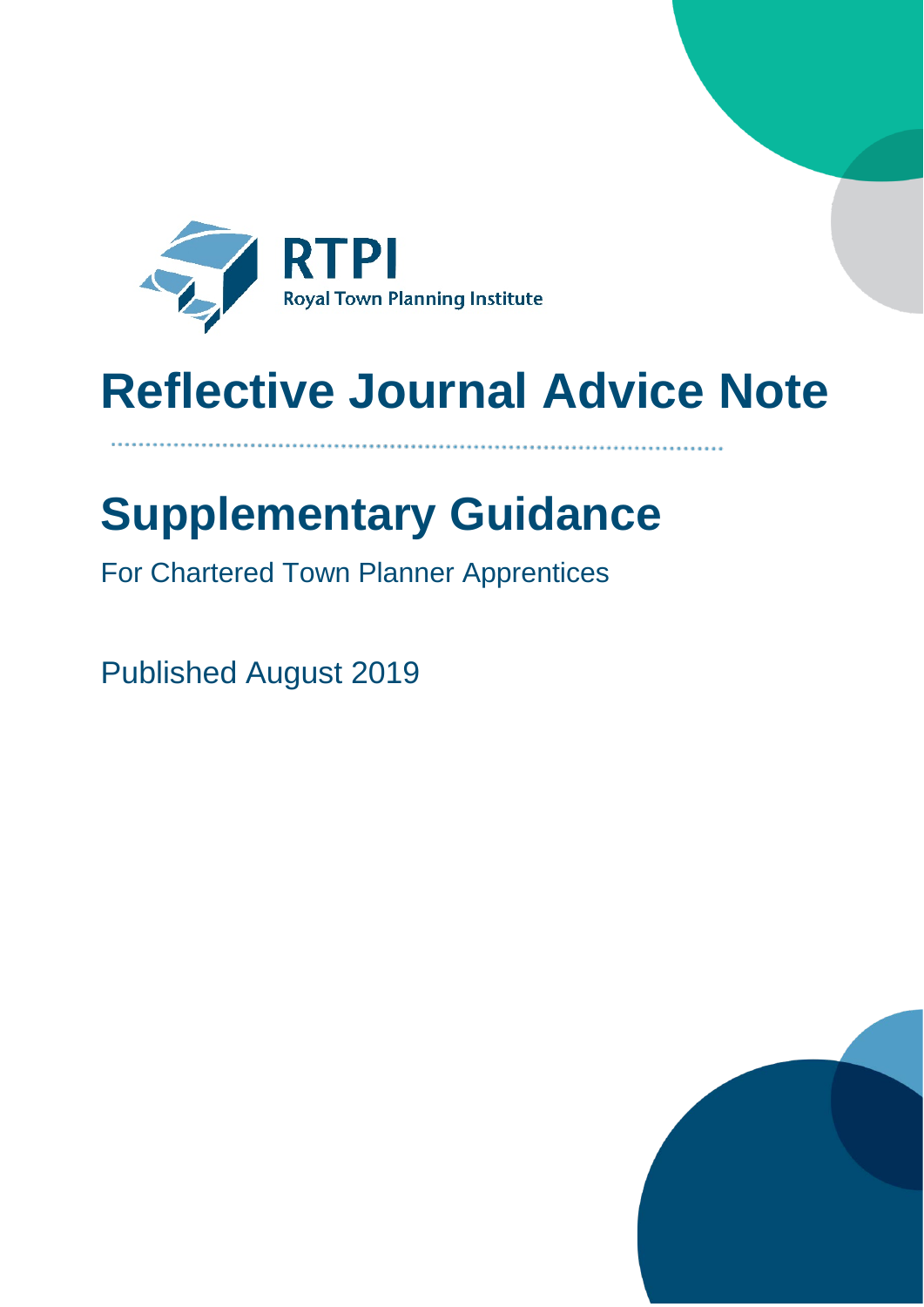

**The RTPI are currently developing resources for apprentices completing the Degree Apprenticeship End Point Assessment. Main guidance is due to be published in early 2020** 

**at[:www.rtpi.org.uk/da-epa-resources](http://www.rtpi.org.uk/da-epa-resources) In the interim, this supplementary guidance should allow apprentices to complete the Reflective Journal element of the application.**

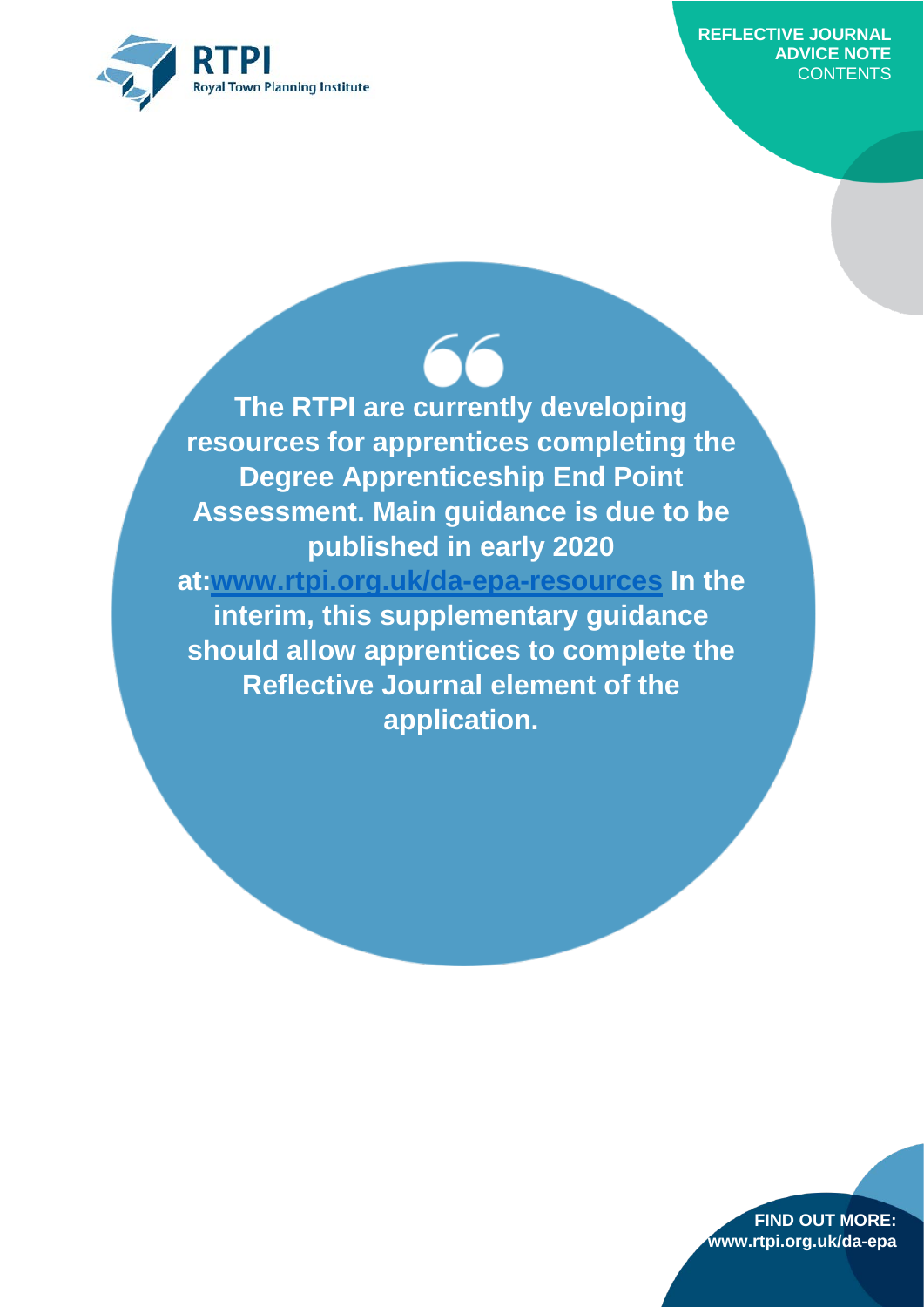

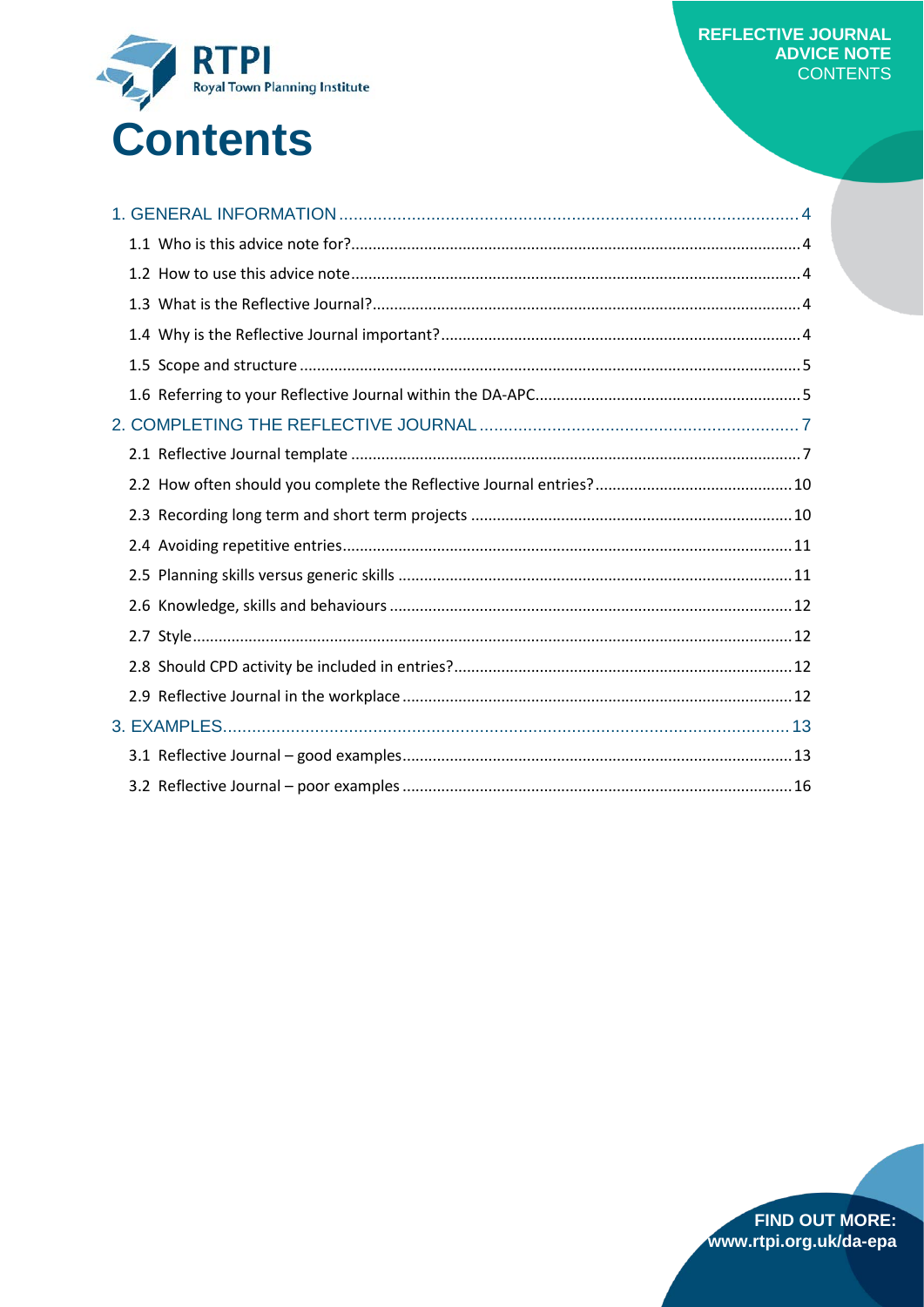

## <span id="page-3-0"></span>**1. General information**

## <span id="page-3-1"></span>**1.1 Who is this advice note for?**

This advice note is applicable to Chartered Town Planner Apprentices.

## <span id="page-3-2"></span>**1.2 How to use this advice note**

This advice note provides supplementary guidance on how to complete the Reflective Journal for Royal Town Planning Institute (RTPI) Chartered Town Planner Apprentices. It **must** be read in conjunction with the **Degree Apprenticeship End Point Assessment Main Guidance available at: www.rtpi.org.uk/da-epa** (to be published early 2020).

## <span id="page-3-3"></span>**1.3 What is the Reflective Journal?**

You must submit a Reflective Journal that critically reflects on your work, highlighting key tasks, activities, milestones and projects. The Reflective Journal is not assessed but provides supporting evidence for the Professional Discussion and the Degree Apprenticeship Assessment of Professional Competence (DA-APC) written submission. The Reflective Journal should not include extraneous materials such as cuttings, plans etc.

The RTPI provides a template for the Reflective Journal, which you can amend to meet your preferred style of writing.

The relevant employer(s) or supervisor(s) must corroborate all experience within the Reflective Journal.

## <span id="page-3-4"></span>**1.4 Why is the Reflective Journal important?**

Your Reflective Journal forms a fundamental part of the learning and reflection that will develop your competence as a professional planner. While it is not formally assessed, the Reflective Journal will form the foundation of your application and can provide additional insight for the assessors to understand the context of your experience and help reinforce demonstration of behaviours where they may be considered marginal.

The Reflective Journal will make it easier to prepare for the Professional Discussion and DA-APC as you undertake the required critical thinking while gaining the experience, rather than at the end of the period. For the DA-APC, you should use your Reflective Journal to highlight any particular experience that goes towards demonstrating the competencies (and to identify competencies you are not meeting). This will assist you when you come to select appropriate case studies to use in your submission.

#### **The Reflective Journal – look beyond the End Point Assessment**

The Reflective Journal is a valuable career development tool and you are encouraged to view it within this context (rather than as just a tool to support your end point assessment). If detailed, the Reflective Journal functions as a work portfolio, which can be shared at appraisals, with your employer and when applying for jobs.

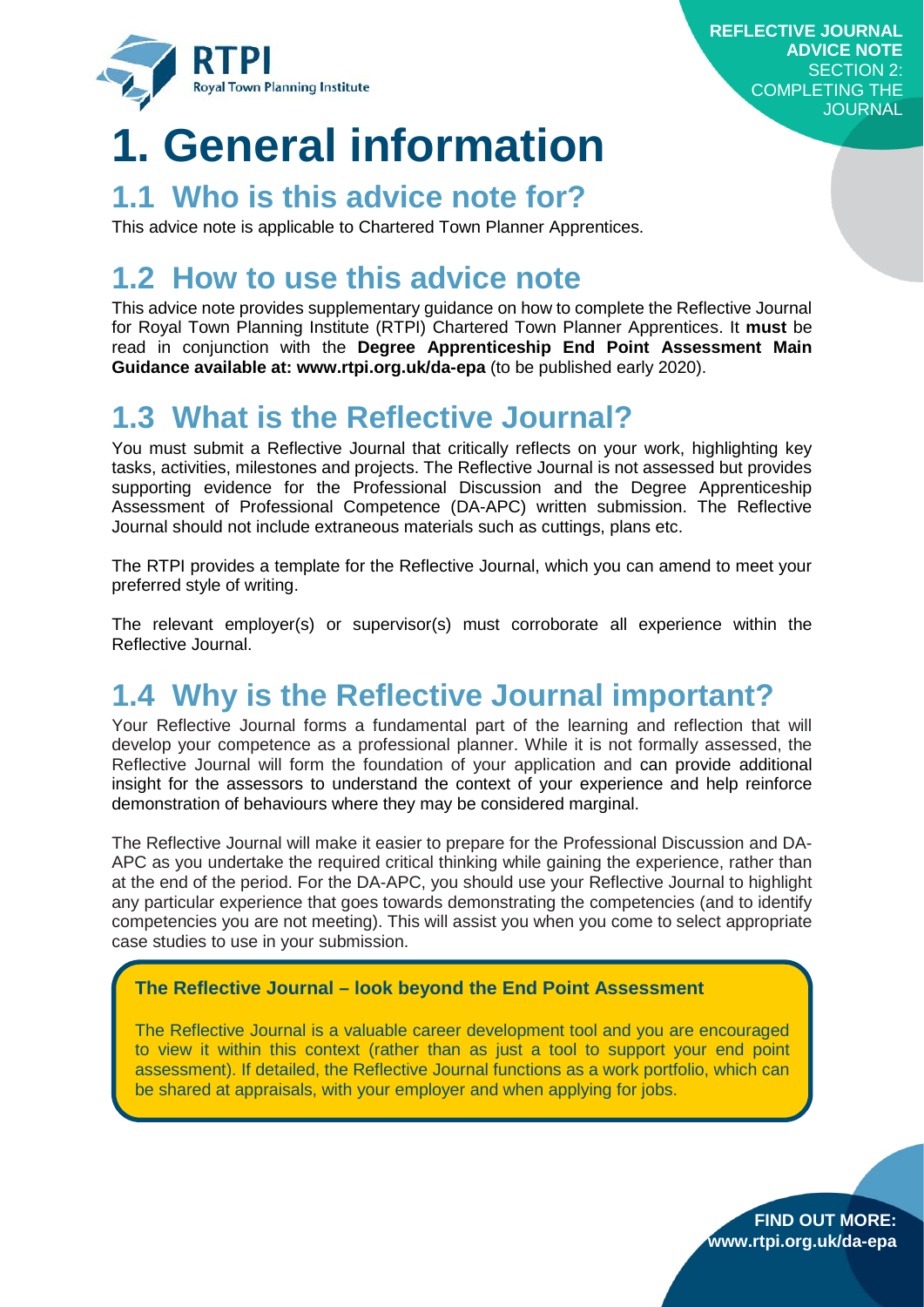

## <span id="page-4-0"></span>**1.5 Scope and structure**

Your Reflective Journal must be submitted for both methods of the Degree Apprenticeship End Point Assessment:

- Method 1: Professional Discussion. For this method, your Reflective Journal must cover a minimum of **1 year of recent experience (full-time equivalent) from the apprenticeship period** (prior to becoming a Licentiate of the RTPI).
- Method 2: Degree Apprenticeship Assessment of Professional Competence (DA-APC). For this method, your Reflective Journal must cover the experience gained whilst registered as a Licentiate of the RTPI and any case studies you use within the DA-APC application.

You are encouraged to focus on the quality of your Reflective Journal content rather than quantity. There is no minimum or maximum word limit for the Reflective Journal but you would generally be expected to complete at least two entries a month, with each entry focusing on a specific task or activity you have done.

#### **KEY ELEMENTS OF A REFLECTIVE JOURNAL**

Your Reflective Journal should be completed regularly and entries should contain **four key elements**:

- description of the nature of professional work / task you undertook;
- skills that you developed;
- knowledge / understanding you gained; and
- future development of your skills / knowledge.

'Knowledge / understanding' refers to learning concepts, principles and information. 'Skills' refers to the ability of using that information and applying it in a context. **Skills + knowledge = competence**.

You may prefer to complete the Reflective Journal fortnightly or monthly, or to update your Reflective Journal after completion of a task or project. Updating the Reflective Journal after a large task can make it more difficult to manage and you may be in danger of missing out important sections of your work that you may want to refer to in your submission.

Your Reflective Journal can either be process-led where you include an overview of all your workload with some examples in detail. Alternatively, it can be project-led where you cover one or two larger projects in detail.

#### **GETTING THE MOST OUT OF YOUR REFLECTIVE JOURNAL**

The Reflective Journal is more than just a work log or timesheet. It should highlight key learning milestones and achievements from your experience. Repetition is an indication that the Reflective Journal is not being completed effectively. You can avoid repetitive entries by reviewing the 'Nature of professional work / task undertaken' column and ensuring entries are sufficiently rooted in real, specific examples of your work.

## <span id="page-4-1"></span>**1.6 Referring to your Reflective Journal within the DA-APC**

Within your DA-APC written submission, you should refer to entries in your Reflective Journal to emphasise, clarify or elaborate upon

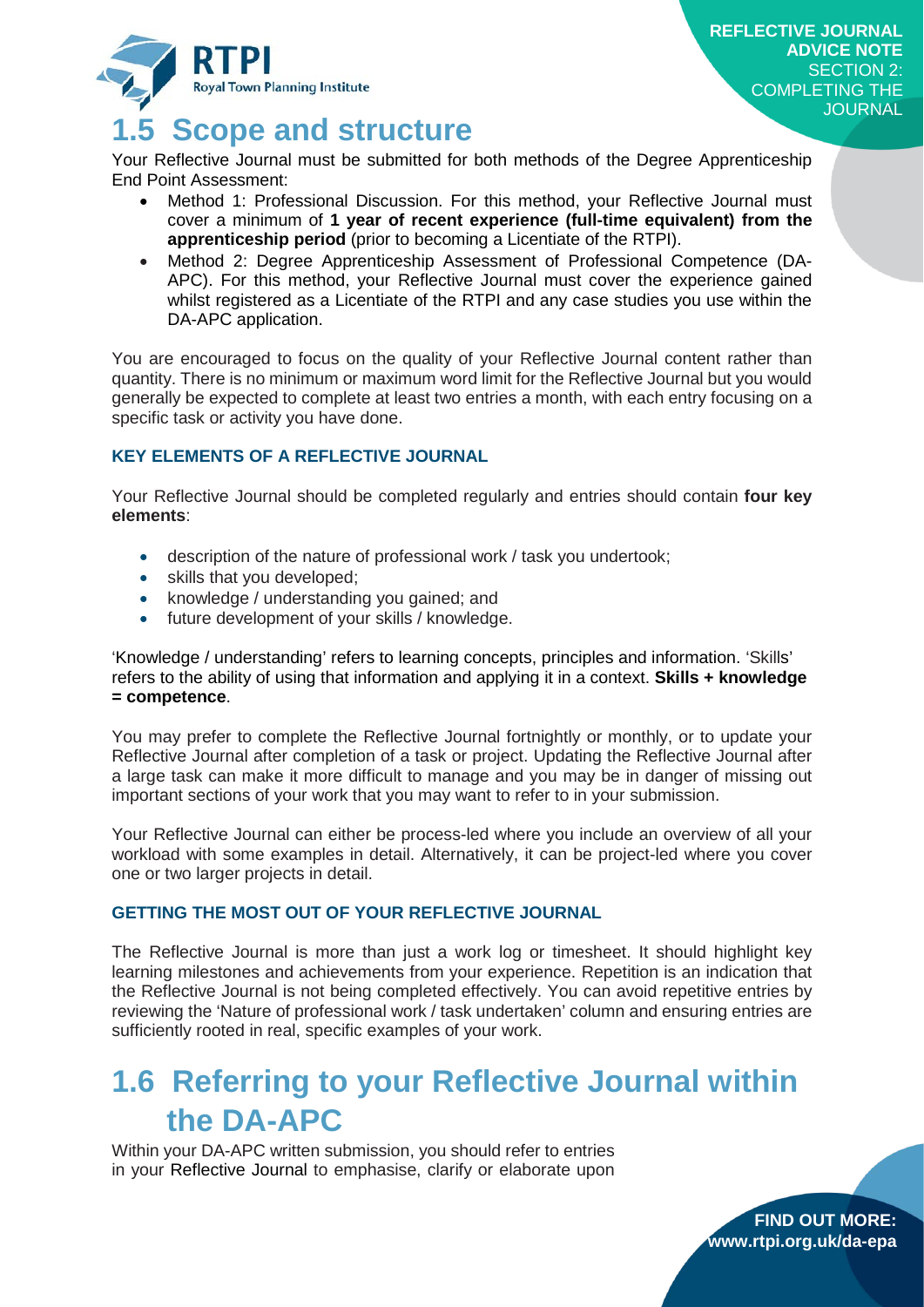

an area of experience; however you must fully demonstrate all the competencies in your submission. The Reflective Journal should provide background information only – the key information and / or argument showing how you satisfy the relevant competency must be fully contained in the submission (e.g. in the Professional Competence Statement, PCS) itself.

When referring to your Reflective Journal, clearly indicate where the assessors can find the reference, for example, by using footnotes.

Where you make reference to the Reflective Journal, you should ensure the information is of the same standard as the rest of the submission, including standards of presentation and English language. Pages of your Reflective Journal must be numbered.

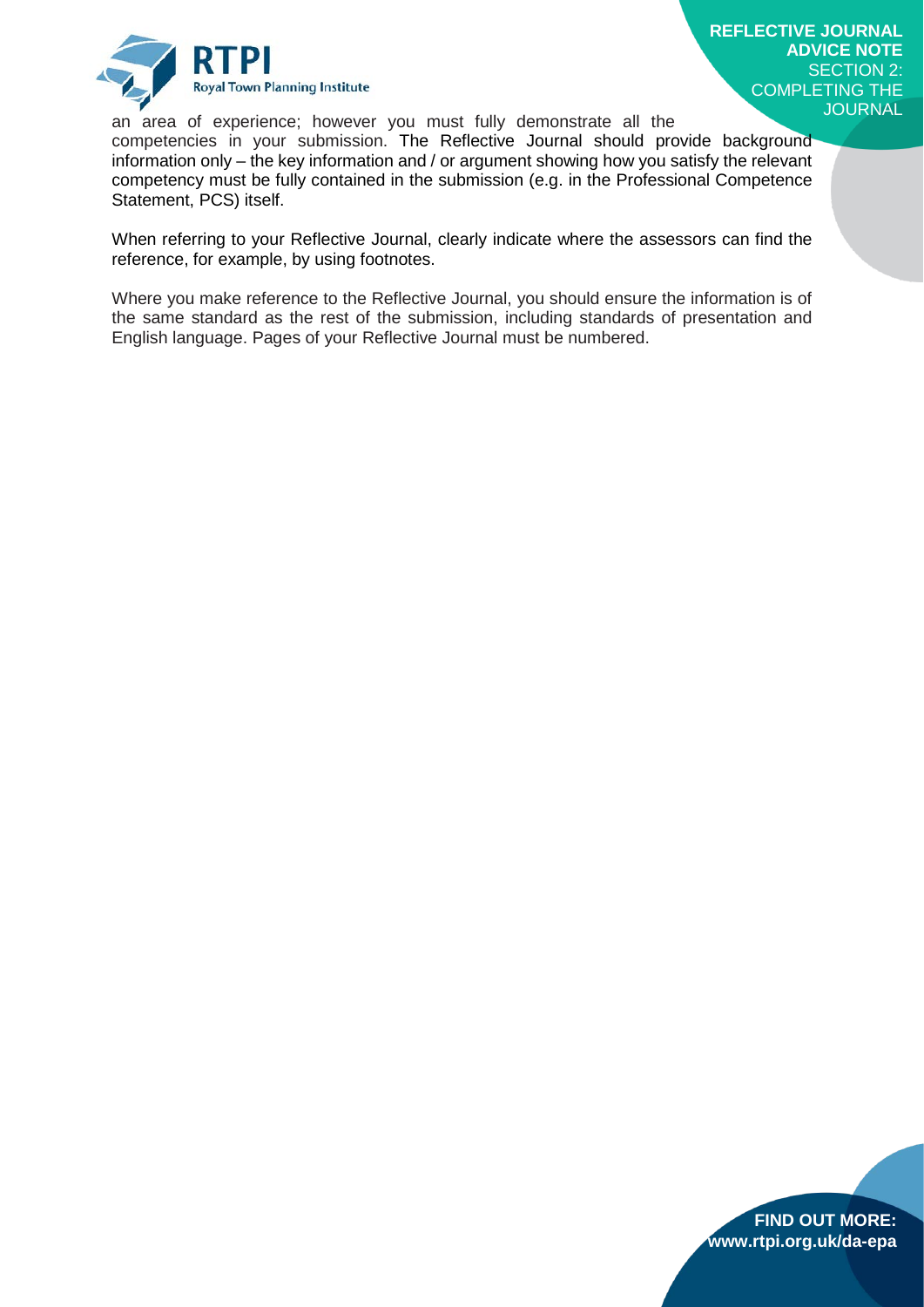

# <span id="page-6-0"></span>**2. Completing the Reflective Journal**

### <span id="page-6-1"></span>**2.1 Reflective Journal template**

The RTPI provides a template for your Reflective Journal available on the RTPI website with Degree Apprenticeship End Point Assessment resources: www.rtpi.org.uk/da-epa-resources.

#### **REFLECTIVE JOURNAL TEMPLATE**



REFLECTIVE JOURNAL TEMPLATE **CHARTERED TOWN PLANNER APPRENTICES** 

Chartered Town Planner Apprentices must submit a Reflective Journal (previously known as the Log Book) for End Point Assessment. For full details on what is required, see the main guidance and Reflective Journal Advice Note: www.rtpi.org.uk/da-epa-resources

Period of review (month / year):

Membership number:

| Date | Nature of professional work or<br>task undertaken | What skills and behaviours has<br>this work developed? | What knowledge and<br>understanding has been gained<br>as a result of this work? | What skills, behaviours or<br>knowledge do you feel you need<br>to develop? |
|------|---------------------------------------------------|--------------------------------------------------------|----------------------------------------------------------------------------------|-----------------------------------------------------------------------------|
|      |                                                   |                                                        |                                                                                  |                                                                             |
|      |                                                   |                                                        |                                                                                  |                                                                             |
|      |                                                   |                                                        |                                                                                  |                                                                             |
|      |                                                   |                                                        |                                                                                  |                                                                             |

There are four key columns to the template.

#### **COLUMN 1: NATURE OF WORK / TASK**

This column should be a factual note of the planning or planning-related work undertaken. Do not make the entries too generic. Providing more detail will allow you to explore what you have learned. In many Reflective Journals, it is possible to see the improvement in reflection as candidates put more detail in the nature of the work. For example, you might consider expanding 'Site Visit' to include 'conducting an inspection, recording and identifying relevant data, considering local impacts and evaluating the importance of neighbour representations received'.

Expanding the description of the task also helps to avoid repetition and set out how a particular project added to your experience. You might be managing a number of development applications, and by providing more information about each one you can reflect more clearly on how each new application contributed to your knowledge and skills, how they differed and how you applied what you learned from one set of circumstances to the next situation.

Try to select interesting examples that have challenged you in skill or knowledge development, or have produced contentious issues to be resolved. This also demonstrates a good understanding of the issues surrounding each experience.

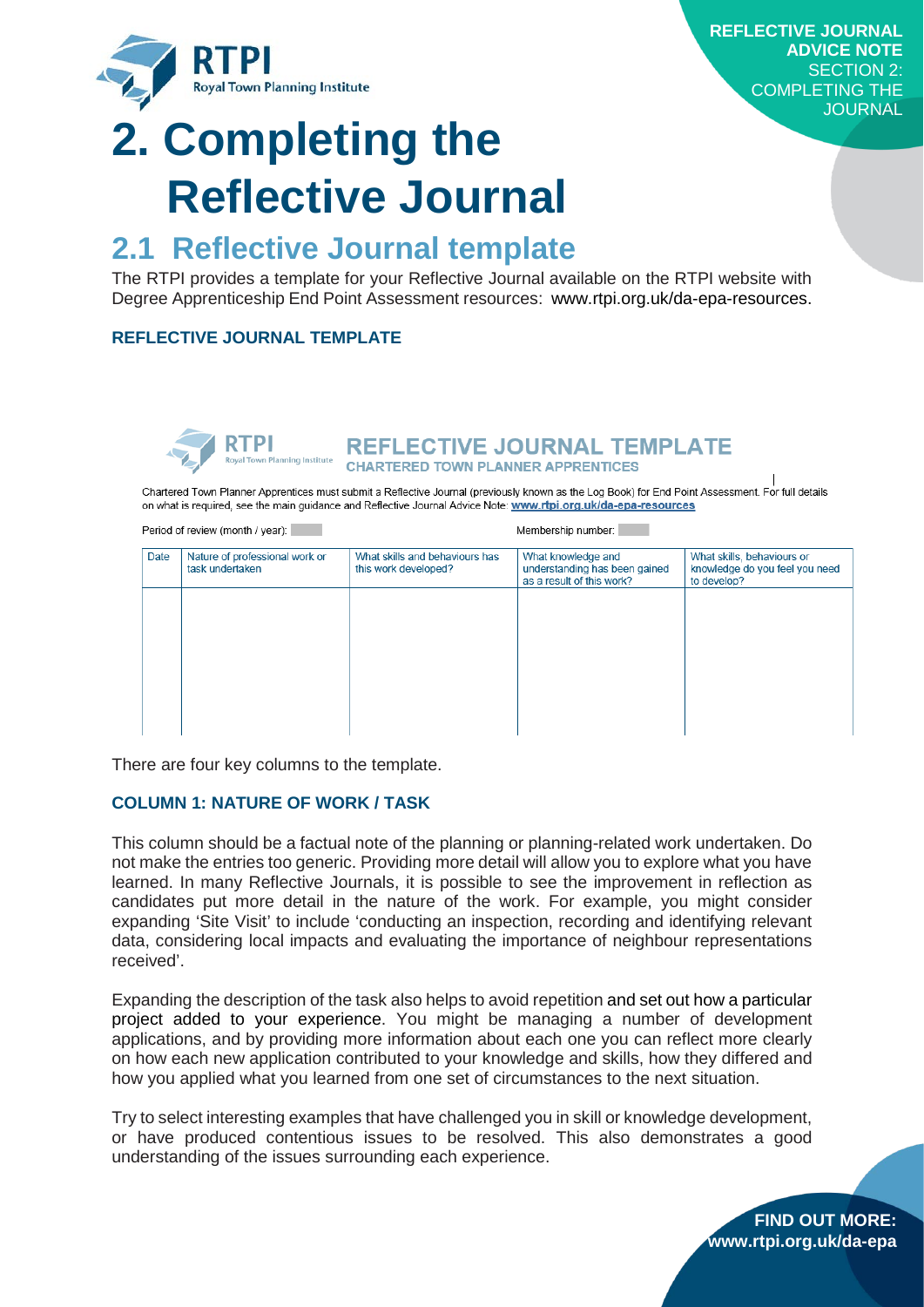

#### **COLUMN 2: SKILLS / BEHAVIOURS DEVELOPED**

In this column you should consider the type and level of skills and behaviours utilised or obtained in order to undertake a particular task.

Skills refers to successfully applying learning concepts, principles and information in practice and getting expected results. Behaviours are how you act as a professional planner. The skills and behaviours for the Chartered Town Planner Apprenticeship are listed below and you can read more details of the requirements in the apprenticeship standard:

[https://www.instituteforapprenticeships.org/apprenticeship-standards/chartered-town](https://www.instituteforapprenticeships.org/apprenticeship-standards/chartered-town-planner-degree/)[planner-degree/](https://www.instituteforapprenticeships.org/apprenticeship-standards/chartered-town-planner-degree/)

| <b>Skills</b>                                           | <b>Behaviours</b>                                                                                                                                                                                                                                                                                                |
|---------------------------------------------------------|------------------------------------------------------------------------------------------------------------------------------------------------------------------------------------------------------------------------------------------------------------------------------------------------------------------|
| Preparation of plans, policies and related<br>documents | Demonstrate the five core principles of the<br><b>RTPI's Code of Professional Conduct</b><br>$\triangleright$ Honesty and integrity<br>$\triangleright$ Independent professional<br>judgement<br>$\triangleright$ Due care and diligence<br>$\triangleright$ Equality and respect<br>Professional behaviour<br>➤ |
| Plan implementation                                     | Demonstrate a commitment to lifelong<br>learning and reflective professional practice                                                                                                                                                                                                                            |
| Creative vision and design                              | Demonstrate reliability, integrity and respect<br>for confidentiality on work related and<br>personal matters, including appropriate use<br>of social media and information systems.                                                                                                                             |
| Critical analysis and decision making                   | Demonstrate a focus on outcomes and a<br>positive attitude                                                                                                                                                                                                                                                       |
| Stakeholder management and leadership                   | Demonstrate curiosity and a desire to<br>improve the built and natural environment                                                                                                                                                                                                                               |
| Project management                                      |                                                                                                                                                                                                                                                                                                                  |
| Collaborative and multidisciplinary working             |                                                                                                                                                                                                                                                                                                                  |
| Interpersonal skills                                    |                                                                                                                                                                                                                                                                                                                  |

Describe skills and behaviours at a suitably detailed level rather than at a broad generic level. For example, candidates often refer to improving their communication skills. Consider the context in which the skills are being developed. Ask yourself questions such as:

- Was the communication written or oral?
- Was it undertaken in an adversarial climate?
- Were you involved in further negotiation as a result?
- What worked and what didn't?
- What were the outcomes for the stakeholders or project?

The more insightful the questions, the more effective the reflection will be.

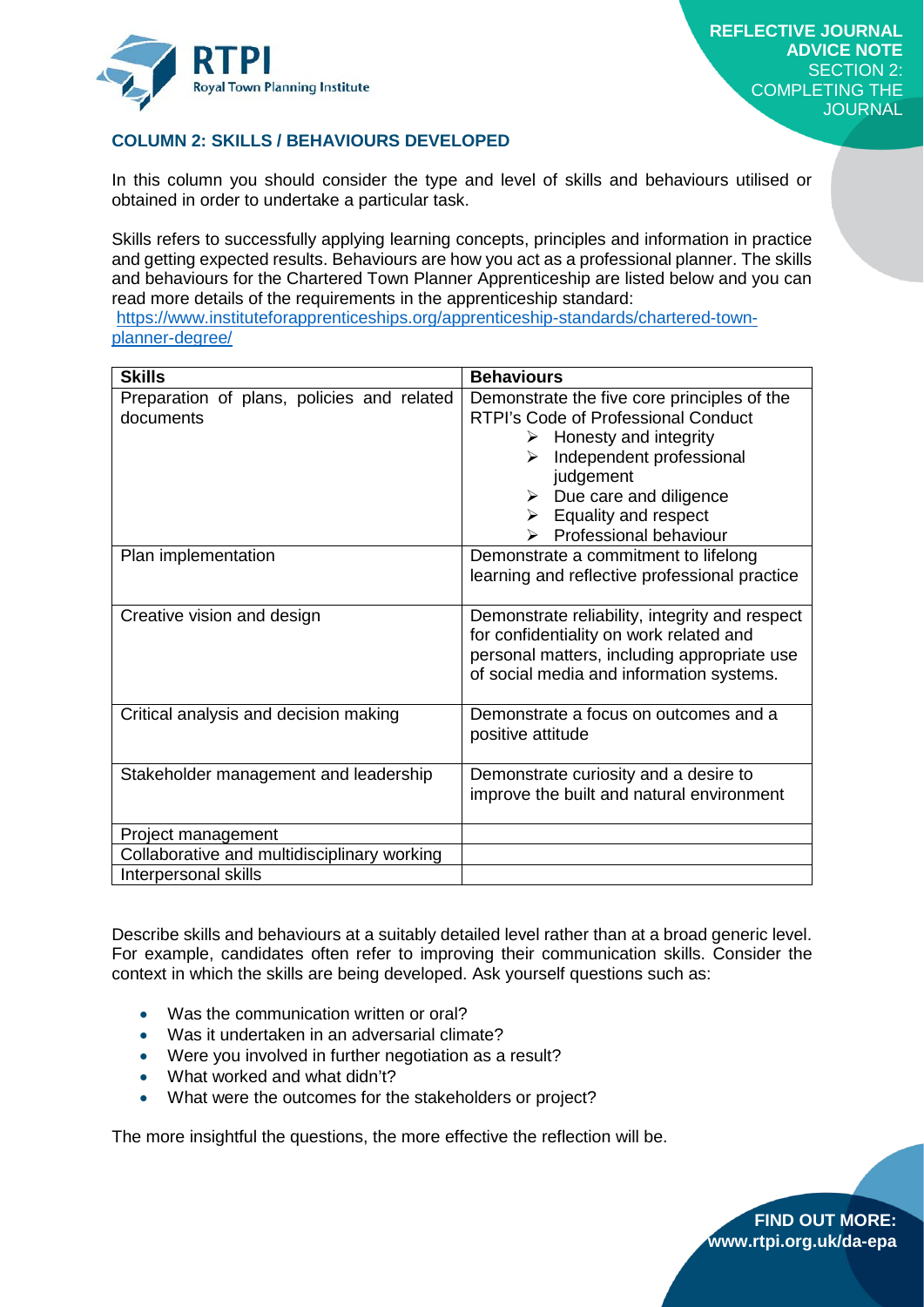

**REFLECTIVE JOURNAL ADVICE NOTE** SECTION 2: COMPLETING THE **JOURNAL** 

One example of how you might explain good communication skills: 'I had to

liaise with the case officer to obtain up-to-date information – using telephone and email effectively. I drafted an application response and learned the importance of clear, succinct writing. I also learned how to raise objections in a positive and helpful way, providing guidance on what needed to be done to advance the application'.

You will be expected to give examples of how you have achieved the required skills and behaviours in your Professional Discussion. A good reflective journal will help you to identify the best examples to use for your Professional Discussion.

#### **COLUMN 3: KNOWLEDGE / UNDERSTANDING DEVELOPED**

In this column you should reflect on the knowledge / understanding you acquired or developed as a result of the activity. Some experiences may lead you to readjust the knowledge you have.

The areas you are expected to be knowledgeable in are listed below and you can read them in more detail in the apprenticeship standard.

[https://www.instituteforapprenticeships.org/apprenticeship-standards/chartered-town](https://www.instituteforapprenticeships.org/apprenticeship-standards/chartered-town-planner-degree/)[planner-degree/](https://www.instituteforapprenticeships.org/apprenticeship-standards/chartered-town-planner-degree/) These will be reflected in the assessment criteria and competencies in the Degree Apprenticeship End Point Assessment Main Guidance (to be published in early 2020).

| Knowledge                                        |
|--------------------------------------------------|
| Planning theory, policy and practice             |
| Planning and related law                         |
| <b>Political framework</b>                       |
| Sustainability and resource management           |
| Placemaking and design                           |
| Stakeholder engagement and community involvement |
| Economic framework                               |
| Professional ethics and ethical framework        |

#### **COLUMN 4: FUTURE SKILLS / KNOWLEDGE YOU NEED TO DEVELOP**

In this column you are required to reflect on the work you have undertaken and identify potential training and development needs to achieve all of the knowledge, skills and behaviours of the apprenticeship.

Reflective practice is "the capacity to reflect on action so as to engage in a process of continuous learning"[1](#page-8-0) .

You should be honest about your weaknesses and areas for development. Ask yourself questions such as:

- What aspects of the task did I find difficult or challenging?
- In the future, how could I alter my practice and / or methods to deliver a better outcome for this task?

 $\overline{a}$ 



<span id="page-8-0"></span><sup>&</sup>lt;sup>1</sup> Schon, D. (1983) The Reflective Practitioner. Basic Books, New York.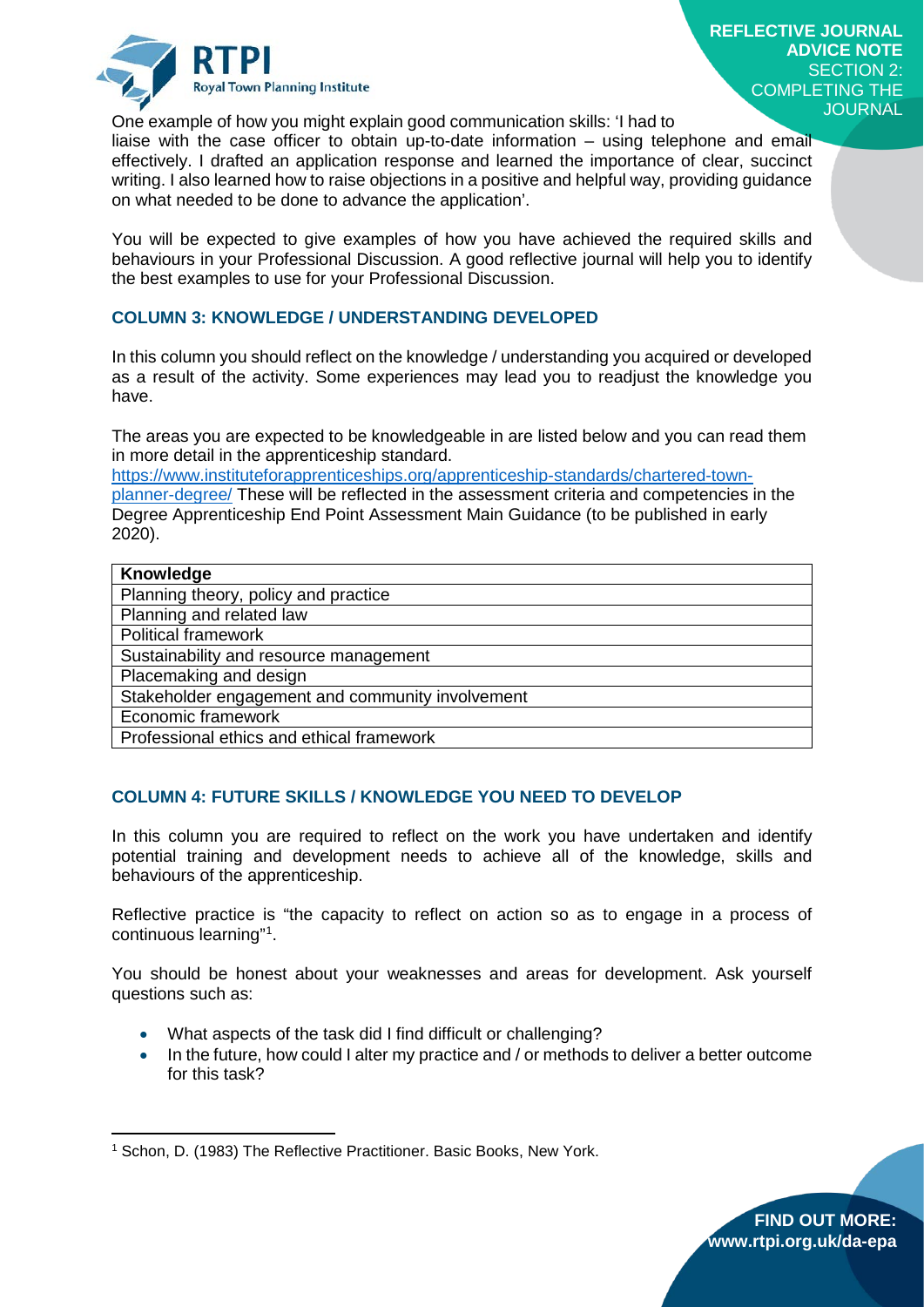

**FIND OUT MORE: www.rtpi.org.uk/da-epa**

You should identify areas for development for each entry of your Reflective Journal. Your mentor may be able to help you identify these if you are having trouble.

Assessors will also expect to see how a record about a future development is referenced in future entries – how the skills, knowledge or behaviours were acquired and developed.

There should be **clear links** between the Reflective Journal and the third section of your DA-APC written submission, the **Professional Development Plan (PDP)**, especially from your later Journal entries.

**Use your Reflective Journal entries to identify competencies and case studies**

Your Reflective Journal is a valuable tool, which can ensure your success in obtaining Chartered membership. Use it to track your progress throughout your apprenticeship – which competencies are you meeting (or not) and why? Use your Reflective Journal to identify examples for your Professional Discussion and record your final case studies.

## <span id="page-9-0"></span>**2.2 How often should you complete the Reflective Journal entries?**

It is important that your Reflective Journal is kept up to date so that it provides an effective method of supporting your professional development. You should aim to update your Reflective Journal regularly, at a time which is most effective for you. Some candidates prefer to update the journal weekly or monthly, whereas others may add entries on the completion of smaller scale tasks and projects. Try to find the best time for you and your development.

## <span id="page-9-1"></span>**2.3 Recording long term and short term projects**

How you choose to structure your Reflective Journal will depend on the nature of your work.

#### **LONG TERM PROJECTS**

If you are working on **continuous**, **long-term projects**, you will need to think about breaking these down into smaller, more self-contained activities that you have undertaken in order to enter this in the 'Nature of work' column. This could include client meetings; site visits; pieces of research; presentations; consultations etc. Having recorded the details of the work in the 'Nature of work' column, you can then consider what exactly you have learned from the work, how it might improve your ability to act in the future, and whether it has presented new avenues to continue your development. Once you have set the scene / detail in an initial entry, there is no need to repeat this unless the project scope changes.

#### **SHORT TERM PROJECTS**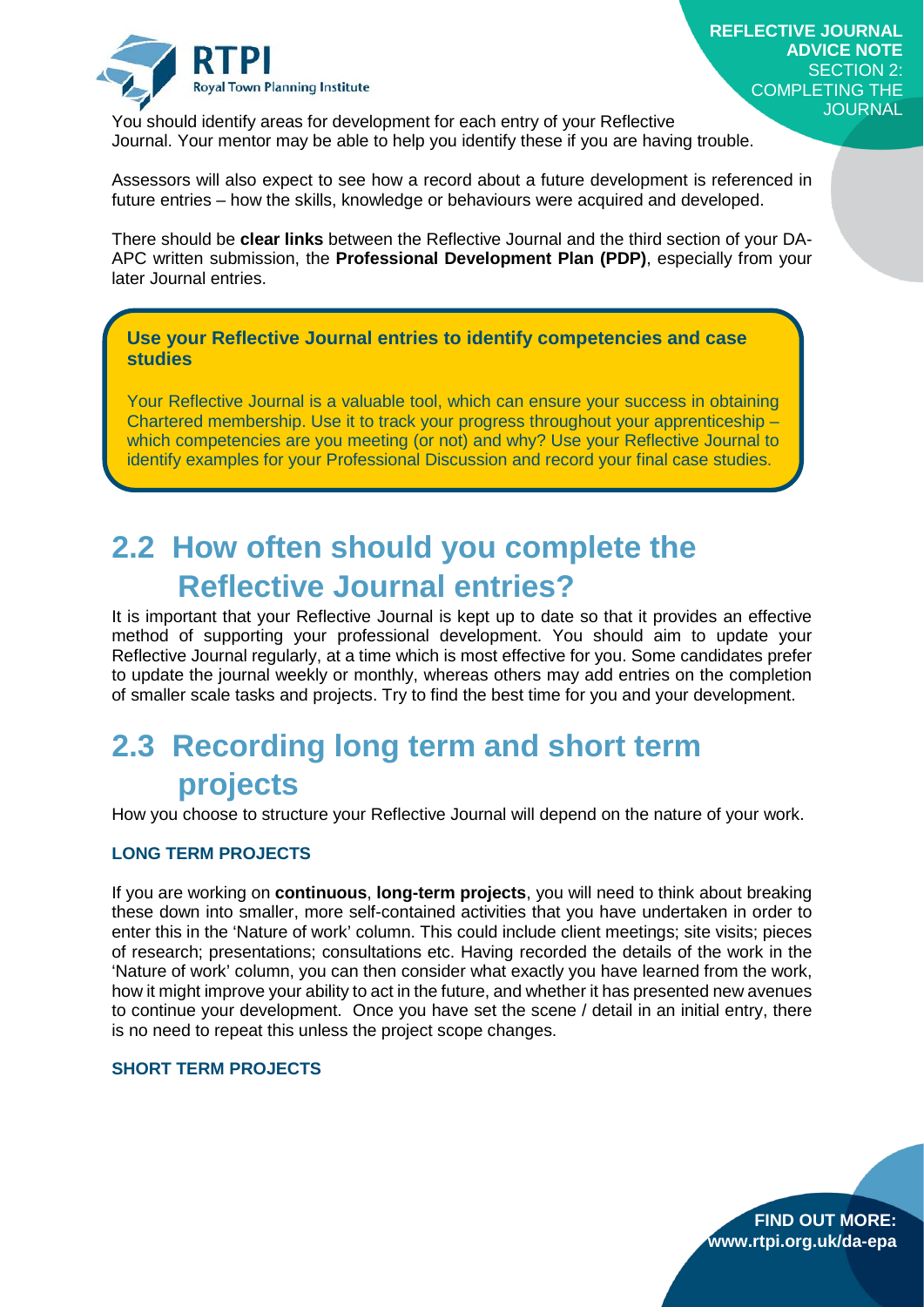

If you are working on **smaller scale tasks**, each one could form a separate

entry. For example, within development management, particular applications could provide the examples for the 'Nature of work' column, drawing out the circumstances of the particular application, what made it interesting, useful, or challenging and how you tackled it. You will then be able to reflect on the skill and knowledge development, particular to that application, in the remaining columns.

#### **Maintaining confidentiality within the Reflective Journal**

When completing your Reflective Journal entries, you may want to use a code or referencing system for confidential projects, particularly for any that are longer term or that span several entries.

## <span id="page-10-0"></span>**2.4 Avoiding repetitive entries**

Entries in the Reflective Journal could become repetitive if they focus on the **processes** you undertake or **lack detail**. However, if you think less about the process you are following, and more about the particular examples you are dealing with, this should present useful material for the Reflective Journal.

For example, a planner working in a development management function will be following the same processes in dealing with different planning applications. Entering 'Processed planning applications' into the 'Nature of work' column of the Reflective Journal, will not provide sufficient information to draw out knowledge and skill related to a particular case. Such an entry would probably lead to knowledge and understanding in 'planning legislation', and skills and competence in 'researching applications', 'report writing' or, even more blandly, 'processing planning applications'.

Conversely, entering more specific details of a particular application (while observing any restrictions with regard to disclosure of confidential information) will allow you to think in more detail about what made the application interesting or challenging, and how you had to act to deal with the application. This provides a Reflective Journal entry, which helps you to draw out the knowledge and skills that were required or developed in order to deal with that specific application.

## <span id="page-10-1"></span>**2.5 Planning skills versus generic skills**

The Reflective Journal template is structured to encourage you towards including evidence of the planning and technical knowledge you have developed rather than just focusing on more generic and business skills.

Your Reflective Journal should be focused on planning work – it should be clear to anyone reading the Reflective Journal that you are engaged in planning activities.

There should be a strong interrelationship between knowledge, understanding, skills and competence. You should not be too concerned about whether you have entered a particular area of development into the 'right' column, as long as there is logic to the entries and your reflection on your development is recorded.



**FIND OUT MORE: www.rtpi.org.uk/da-epa**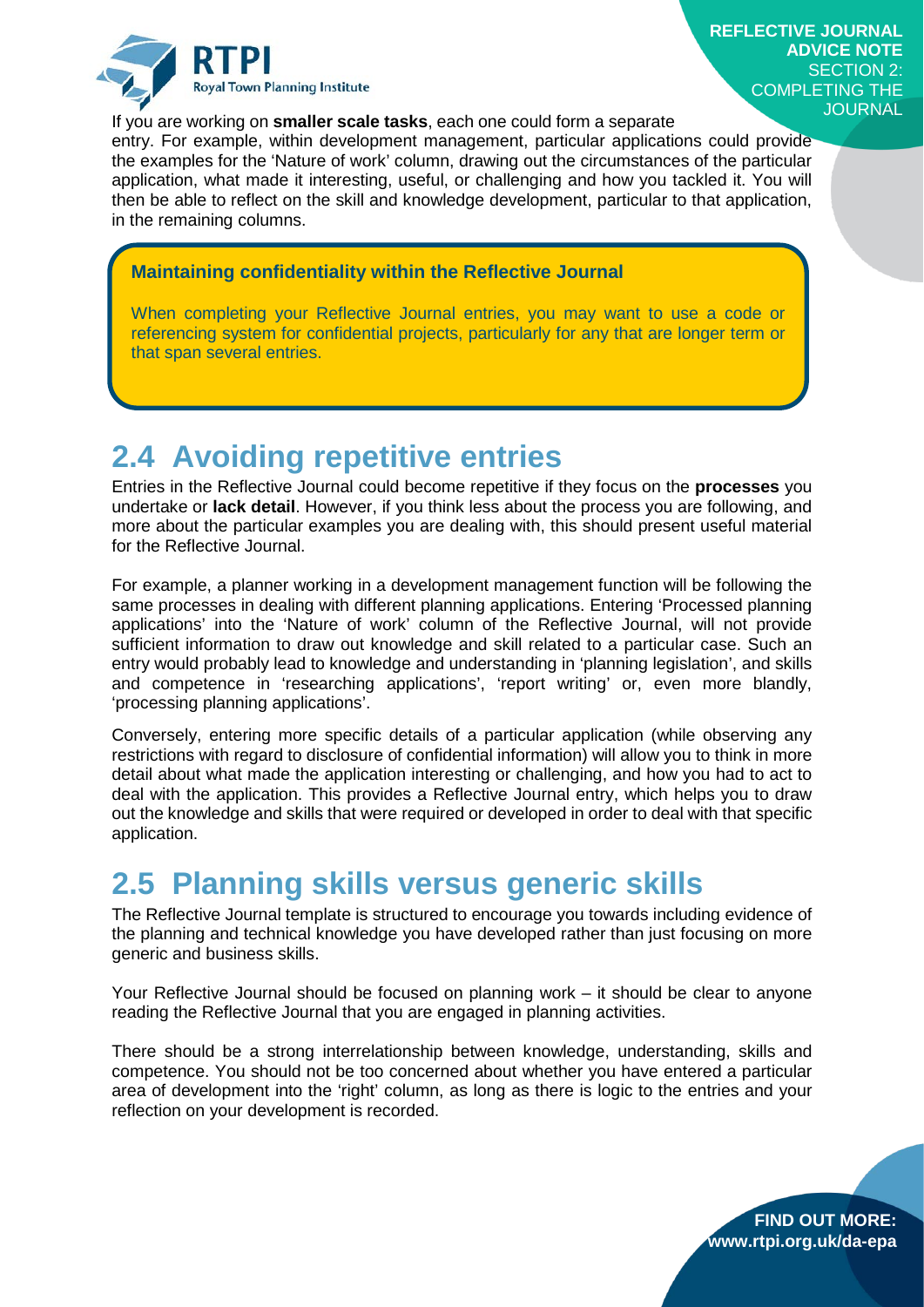

**FIND OUT MORE: www.rtpi.org.uk/da-epa**

## <span id="page-11-0"></span>**2.6 Knowledge, skills and behaviours**

Your experience should help you develop the knowledge, skills and behaviours required for the Chartered Town Planner Apprenticeship as set out in the Chartered Town Planner Apprenticeship standard. [https://www.instituteforapprenticeships.org/apprenticeship](https://www.instituteforapprenticeships.org/apprenticeship-standards/chartered-town-planner-degree/)[standards/chartered-town-planner-degree/](https://www.instituteforapprenticeships.org/apprenticeship-standards/chartered-town-planner-degree/)

You do not have to refer to the knowledge, skills and behaviours using the same terminology as the apprenticeship standard as you may wish to refer to a specific knowledge or skill rather than the overarching heading e.g. mediation skills rather than 'collaborative and multidisciplinary working'. This level of detail can help with critical reflection.

## <span id="page-11-1"></span>**2.7 Style**

There are no restrictions on the style you use for your Reflective Journal. Make the style something that you are comfortable with rather than using a format that you think an external reader may prefer. You may prefer bullet points or be happier with a more conversational style as in the example below.

One example of conversational style: 'I was reminded once again of the importance of the preapplication advice, this was an instance where the XXXX had given misleading and inconsistent advice, leading to an awkward path for the application and a difficult situation for me'.

Within your Reflective Journal, it is essential that you:

- use page numbering;
- include your membership number on each page; and
- date your entries.

## <span id="page-11-2"></span>**2.8 Should CPD activity be included in entries?**

RTPI members are required to undertake continuing professional development (CPD) activity as part of their membership. In addition to your daily work, it can be useful to record some of this CPD in your Reflective Journal. CPD activity should be recorded **in addition** to your professional work. This means that the Reflective Journal should always be primarily a reflective record of your professional work, rather than a CPD log. You should also keep a record of your CPD activities.

## <span id="page-11-3"></span>**2.9 Reflective Journal in the workplace**

You may already be keeping a work record or time log as a requirement of your employer, but this is unlikely to include the reflection expected in the Journal. The Reflective Journal is not simply a work record; it should include critical reflection on the work undertaken. You may wish to discuss with your employer or with your mentor how the two requirements can best complement one another.

You should use your Reflective Journal to assist you at appraisals and to help build your curriculum vitae. It is a valuable career development tool.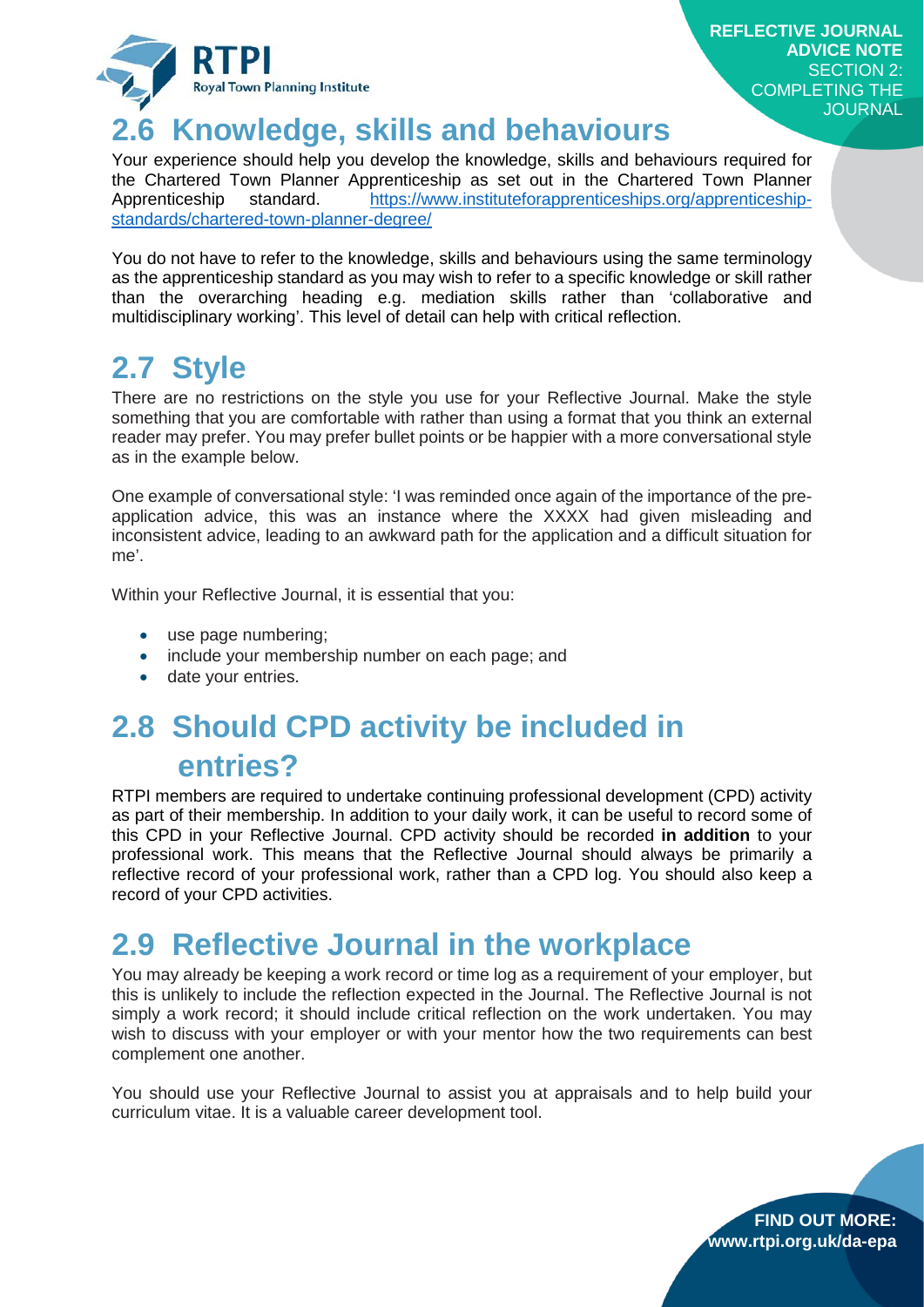

## <span id="page-12-0"></span>**3. Examples**

## <span id="page-12-1"></span>**3.1 Reflective Journal – good examples**

The following examples are detailed entries, which clearly outline the candidate's role and the rationale behind the work including past problems. The candidate has been able to explain the new skills and knowledge developed within the context of each piece of work and has managed to draw out specific areas for improvement.

| <b>Nature of work</b><br><b>Skills / behaviours</b><br>Knowledge / understanding<br><b>Future development</b><br>Negotiation, mediation<br><b>Planning Future Service</b><br>Greater understanding of the<br>Creating an environment<br>Provision in (Location)<br>where information is<br>views and issues other<br>and advocacy, ongoing                                                                                                                                                                                                                                                                                                                                                                                                                                                                                                                                                                                                                                                                                                                                                                                                                                                                                                                                                                                                                                            |
|---------------------------------------------------------------------------------------------------------------------------------------------------------------------------------------------------------------------------------------------------------------------------------------------------------------------------------------------------------------------------------------------------------------------------------------------------------------------------------------------------------------------------------------------------------------------------------------------------------------------------------------------------------------------------------------------------------------------------------------------------------------------------------------------------------------------------------------------------------------------------------------------------------------------------------------------------------------------------------------------------------------------------------------------------------------------------------------------------------------------------------------------------------------------------------------------------------------------------------------------------------------------------------------------------------------------------------------------------------------------------------------|
|                                                                                                                                                                                                                                                                                                                                                                                                                                                                                                                                                                                                                                                                                                                                                                                                                                                                                                                                                                                                                                                                                                                                                                                                                                                                                                                                                                                       |
| seminar - I organised<br>service providers have,<br>communication with<br>shared between County<br><b>Council and District</b><br>greater knowledge of the way<br>this event as part of my<br>these groups.<br>role to coordinate<br>Councils (two way<br>they can input into this new<br>responses from internal<br>process), effective<br>system and how planning can<br>service providers to<br>networking, partnership<br>bring service providers<br>borough Local Plan and<br>working, improving<br>together to create better<br>internal communication,<br>services for the public.<br>now Local Development<br>Framework (LDF)<br>identifying customers.<br>consultations. In the past<br>it has been difficult to<br>extract information from<br>these providers and<br>opportunities for X<br><b>County Council services</b><br>to benefit from<br>development have been<br>missed. At the start of<br>the new era of spatial<br>planning we explained<br>the new system and how<br>and why service<br>providers should get<br>involved right from the<br>start. X County Council<br>service providers and<br><b>District Council Planning</b><br><b>Policy Officers were</b><br>invited. Themed group<br>meetings will be set up to<br>deal with the service<br>provider's more detailed<br>aspirations for the<br>County and individual<br>districts for input to<br>LDFs. |

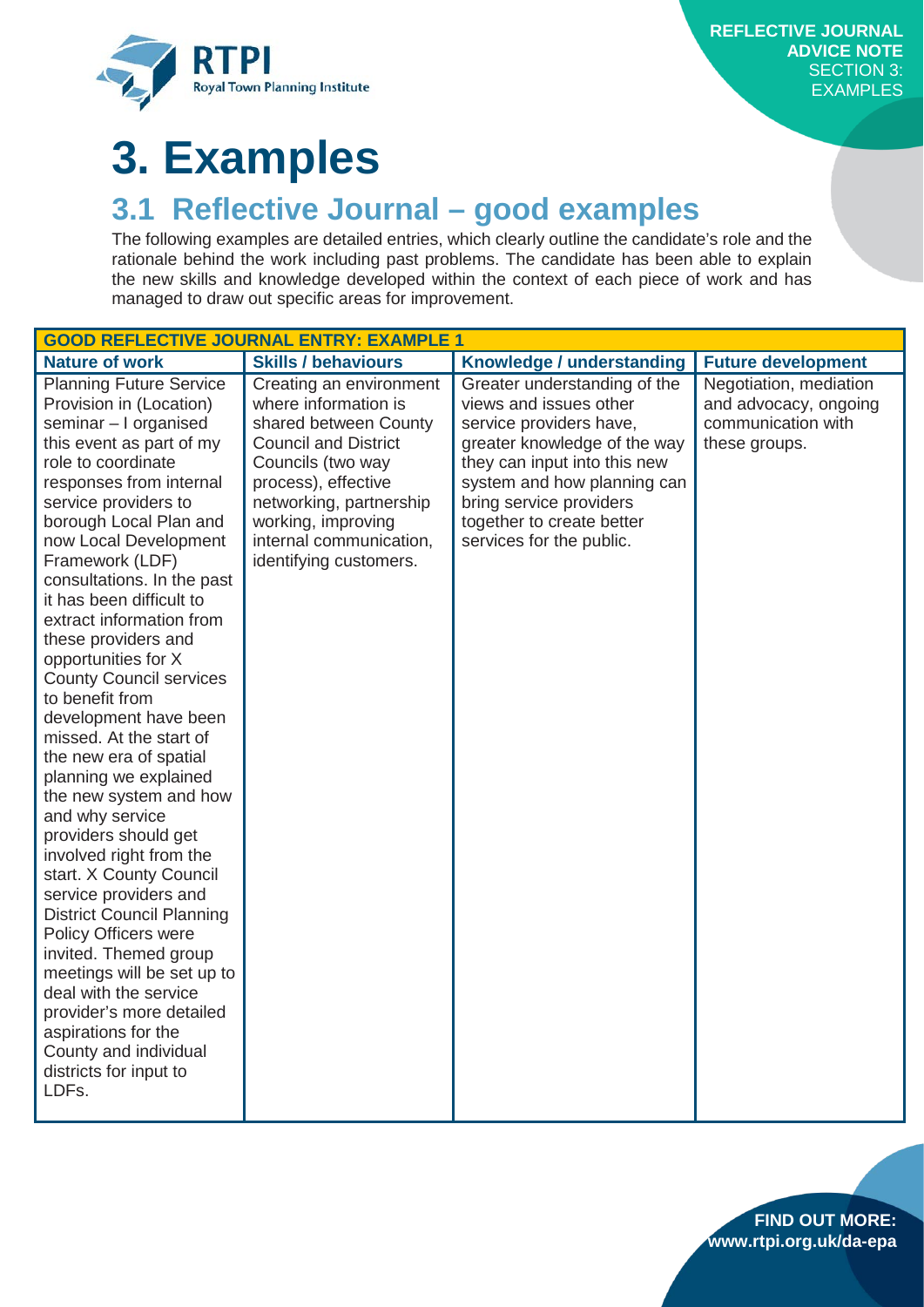

|                              | <b>GOOD REFLECTIVE JOURNAL ENTRY: EXAMPLE 2</b>    |                                                              |                                                 |
|------------------------------|----------------------------------------------------|--------------------------------------------------------------|-------------------------------------------------|
| <b>Nature of work</b>        | <b>Skills / behaviours</b>                         | Knowledge / understanding                                    | <b>Future development</b>                       |
| <b>Reviews of a planning</b> | <b>Identification of Issues</b>                    | I am feeling more confident in                               | <b>Resource Management</b>                      |
| application.                 | and Using Appropriate                              | talking to clients and                                       | - I need to think more                          |
|                              | <b>Research Methods - It</b>                       | responding to their questions                                | critically about what                           |
| I was asked by a senior      | soon became apparent                               | on a daily basis. I also feel                                | other resources, beyond                         |
| colleague to review a        | that the applicant's case                          | more confident in instructing                                | that immediately                                |
| planning application. We     | centred upon the                                   | and directing sub                                            | available to me, I need in                      |
| were submitting the          | interpretation of                                  | consultants.                                                 | order to undertake tasks                        |
| representation on behalf     | paragraph 55 of the                                |                                                              | effectively.                                    |
| of our client who lived      | <b>National Planning Policy</b>                    | I have a much greater                                        | Having a landscape                              |
| next door to where the       | Framework (NPPF) and                               | understanding of paragraph                                   | architect review the                            |
| application was              | whether the creation of                            | 55 of the NPPF and the tests                                 | proposals gave our                              |
| proposed.                    | the new dwelling could                             | that need to be established in                               | argument additional                             |
|                              | be said to be 'truly                               | determining whether a design                                 | weight beyond that as                           |
| The application involved     | innovative'.                                       | can be said to be truly                                      | planners we could                               |
| the erection of a            |                                                    | innovative.                                                  | comment on. I need to                           |
| replacement dwelling         | With the NPPF providing                            |                                                              | appreciate the wider                            |
| considerably bigger than     | limited elaboration upon                           | I know that it is important to                               | network of specialists                          |
| the existing. It was also    | what this term means, I                            | manage client expectations                                   | that can support                                |
| located within an area of    | used a compass search                              | when writing representations                                 | planners in making their                        |
| special landscape            | to find appeal decisions                           | on behalf of clients.                                        | arguments.                                      |
| character as identified on   | that have been made                                |                                                              |                                                 |
| the proposal's map.          | post NPPF involving                                | I realise the importance of                                  | <b>Time Management</b>                          |
|                              | paragraph 55. This                                 | drawing upon the expert                                      | $(Fees) - I$ ended up                           |
|                              | provided a key part of<br>the evidence that I used | knowledge of others in                                       | spending more time on                           |
|                              |                                                    | helping to build a case for a                                | the project than the total<br>fee that had been |
|                              | to support my case.                                | planning application. To use<br>them is not a shortcoming of | assigned for us to do the                       |
|                              | Time Management -                                  | your own knowledge but                                       | work. I need to ensure                          |
|                              | Time management was                                | helps in justifying your own                                 | that I translate fee                            |
|                              | critical on the project as                         | case. This complies with                                     | budgets into the amount                         |
|                              | there was only a week                              | clause X of the RTPI Code of                                 | of time that is available                       |
|                              | left to run on the                                 | Professional Conduct.                                        | to resource a project to                        |
|                              | statutory consultation                             |                                                              | ensure I use clients' time                      |
|                              | period.                                            |                                                              | appropriately.                                  |
|                              |                                                    |                                                              |                                                 |
|                              | <b>Aesthetic and Design</b>                        |                                                              |                                                 |
|                              | <b>Awareness</b> - Having                          |                                                              |                                                 |
|                              | identified the extent to                           |                                                              |                                                 |
|                              | which the proposals                                |                                                              |                                                 |
|                              | were seen to meet                                  |                                                              |                                                 |
|                              | paragraph 55 of the                                |                                                              |                                                 |
|                              | NPPF as being crucial in                           |                                                              |                                                 |
|                              | the argument, my                                   |                                                              |                                                 |
|                              | colleague suggested that                           |                                                              |                                                 |
|                              | as part of our argument                            |                                                              |                                                 |
|                              | we should draw upon the                            |                                                              |                                                 |
|                              | thoughts of a Landscape                            |                                                              |                                                 |
|                              | and Visual Impact                                  |                                                              |                                                 |
|                              | consultant to bolster our                          |                                                              |                                                 |
|                              |                                                    |                                                              |                                                 |

**FIND OUT MORE: www.rtpi.org.uk/da-epa**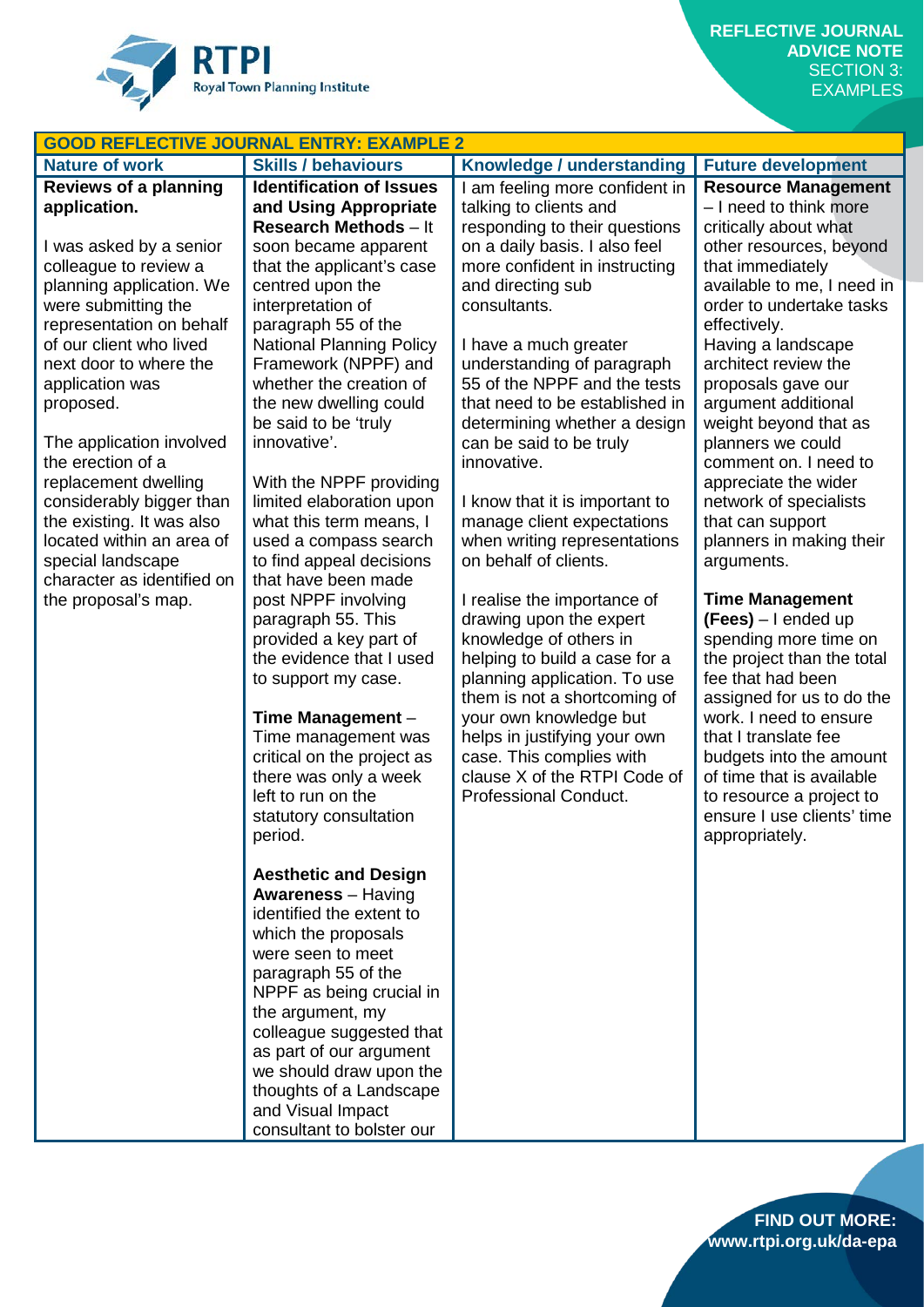

| <b>GOOD REFLECTIVE JOURNAL ENTRY: EXAMPLE 2</b> |                                                                                                                                                                                                                                                                                                                                                                                                                             |  |  |  |
|-------------------------------------------------|-----------------------------------------------------------------------------------------------------------------------------------------------------------------------------------------------------------------------------------------------------------------------------------------------------------------------------------------------------------------------------------------------------------------------------|--|--|--|
|                                                 | argument. Their<br>knowledge and<br>experience has allowed<br>me to gain a greater<br>understanding for<br>design.                                                                                                                                                                                                                                                                                                          |  |  |  |
|                                                 | <b>Project Management -</b><br>The work produced by<br>the Landscape and<br>Visual consultant was<br>key to our case, as such,<br>it was important that they<br>were set clear objectives<br>and instructions to<br>ensure that timescales<br>were met.<br>Written<br><b>Communication Skills</b><br>- I wrote the letter of<br>representation which<br>helped me developed<br>important skills for writing<br>to persuade. |  |  |  |

| <b>GOOD REFLECTIVE JOURNAL ENTRY: EXAMPLE 3</b>                                                                                                                                                                                                                                                         |                                                                                                                                                                                                                                                                                                                                                                      |                                                                                                                                                                                                                                 |                                                                                                           |  |  |
|---------------------------------------------------------------------------------------------------------------------------------------------------------------------------------------------------------------------------------------------------------------------------------------------------------|----------------------------------------------------------------------------------------------------------------------------------------------------------------------------------------------------------------------------------------------------------------------------------------------------------------------------------------------------------------------|---------------------------------------------------------------------------------------------------------------------------------------------------------------------------------------------------------------------------------|-----------------------------------------------------------------------------------------------------------|--|--|
| <b>Nature of work</b>                                                                                                                                                                                                                                                                                   | <b>Skills / behaviours</b>                                                                                                                                                                                                                                                                                                                                           | Knowledge / understanding                                                                                                                                                                                                       | <b>Future development</b>                                                                                 |  |  |
| Planning history search<br>and letter of advice to a<br>client in relation to<br>forthcoming proposals<br>for an extended<br>foodstore in city centre.<br>The proposals have the<br>potential to have a<br>damaging effect on our<br>client's permitted<br>proposal for a retail<br>development nearby. | Problem solving skills -<br>by identifying the<br>relevant planning<br>applications within the<br>planning history and<br>projecting what the<br>forthcoming planning<br>application may<br>comprise, and<br>researching the planning<br>policy position.<br>Communication skills -<br>by preparing the letter of<br>advice and giving oral<br>advice to the client. | An understanding of the<br>planning history attached to<br>the foodstore identified and<br>knowledge gained on how<br>any forthcoming proposals<br>may have a detrimental<br>impact on competing retail<br>developments nearby. | Need to give both written<br>and oral advice to clients<br>to improve my<br>competency and<br>confidence. |  |  |

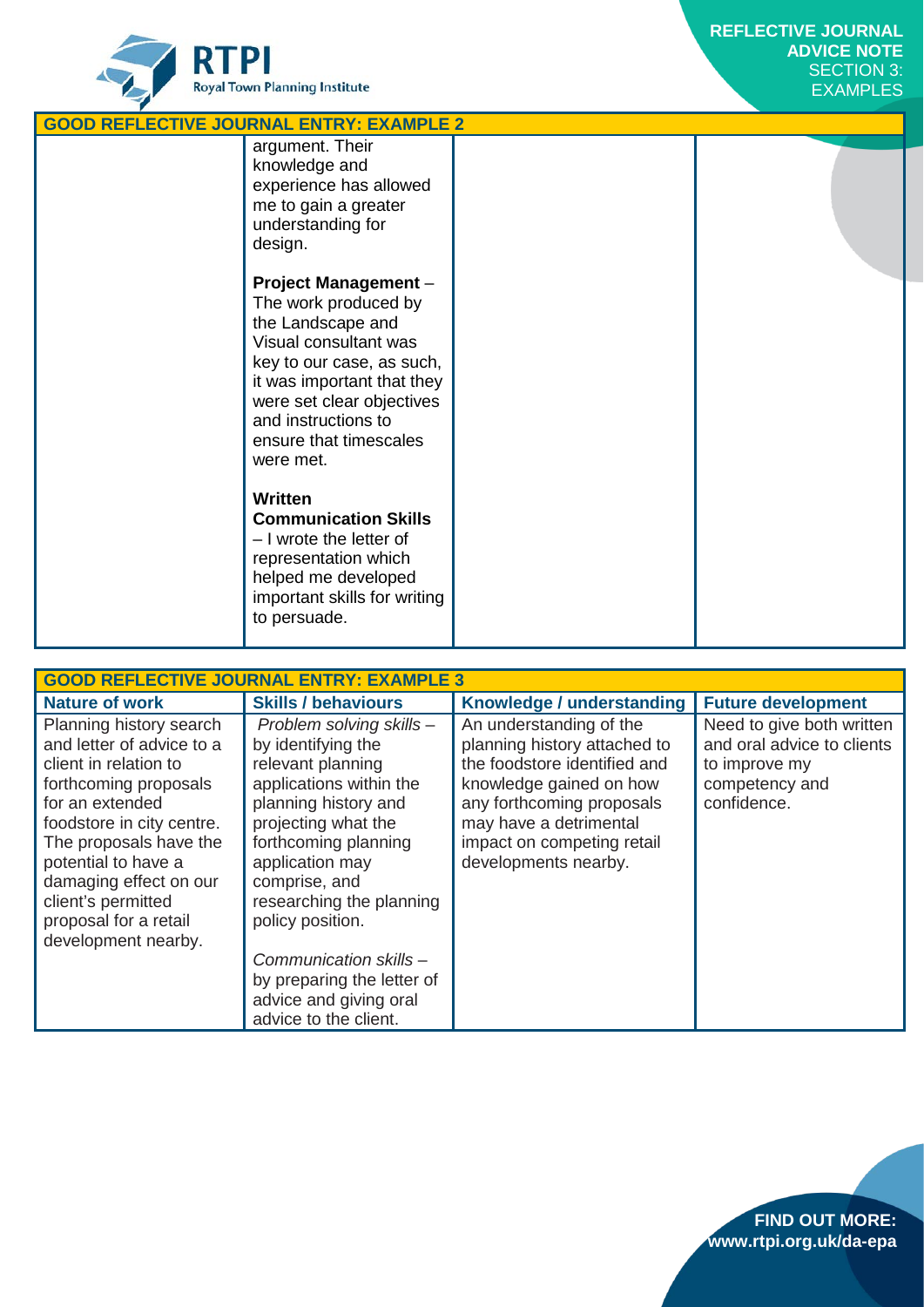

## <span id="page-15-0"></span>**3.2 Reflective Journal – poor examples**

The following examples illustrate many of the poor practices in putting together a Reflective Journal. It has been put together to include many areas of bad practice which should be avoided.

In these poor examples, the headings are too general, and do not give the candidate an opportunity to explore the different skills and knowledge that might be related to each case. Greater detail on the specifics of each application / type of application might be more useful, as this would give greater opportunity to explore what they have learned.

Relevant knowledge development might cover applicable areas of planning law etc. but it is the **specifics** that will be most helpful.

If key themes (e.g. communication, research) seem to occur repetitively, careful reflection on the exact nature of the skill involved will alleviate this. For example:

- Did the communication take place in writing or orally?
- How was written communication produced?
- Was there any antagonism when communicating orally? (This might then lead to another key theme of negotiation.)

| <b>POOR REFLECTIVE JOURNAL ENTRY: EXAMPLES</b>                                            |                                                                                                               |                                                                                                |                                                                   |  |
|-------------------------------------------------------------------------------------------|---------------------------------------------------------------------------------------------------------------|------------------------------------------------------------------------------------------------|-------------------------------------------------------------------|--|
| <b>Nature of work</b>                                                                     | <b>Skills / behaviours</b>                                                                                    | Knowledge / understanding                                                                      | <b>Future development</b>                                         |  |
| Processing planning<br>applications.                                                      | Research, delivering -<br>making it happen,<br>communication.                                                 | Planning law.                                                                                  | Further knowledge of<br>planning law.                             |  |
| Regional CPD event -<br>Development Control.                                              | Effective networking.                                                                                         | Knowledge of development<br>control policies.                                                  | To apply information<br>from CPD event to my<br>daily employment. |  |
| Contacted consultant<br>with regard to listed<br>building regulations                     | Research - finding a<br>consultant;<br>communication skills.                                                  | The limits of my own<br>responsibility for specialist<br>applications.                         | More knowledge of listed<br>building regulations.                 |  |
| Site visits.                                                                              | Data collection,<br>investigation and<br>research; quantitative<br>and qualitative analysis<br>and appraisal. | That it is useful to have first<br>hand knowledge of a site<br>involved in an application.     | None - successfully<br>achieved all elements.                     |  |
| Answering telephone<br>calls from the public.                                             | Negotiation, mediation<br>and advocacy;<br>relationship building;<br>ethics of good practice.                 | Knowledge of the relevant<br>areas of planning law.                                            | Telephone skills.                                                 |  |
| Preparation and<br>submission of<br>representations objecting<br>to a draft Supplementary | Problem solving skills -<br>via the research and<br>collection of data in<br>relation to the draft SPD.       | Knowledge of the written<br>form required for the<br>submission of written<br>representations. | Further practice of<br>submitting<br>representations to           |  |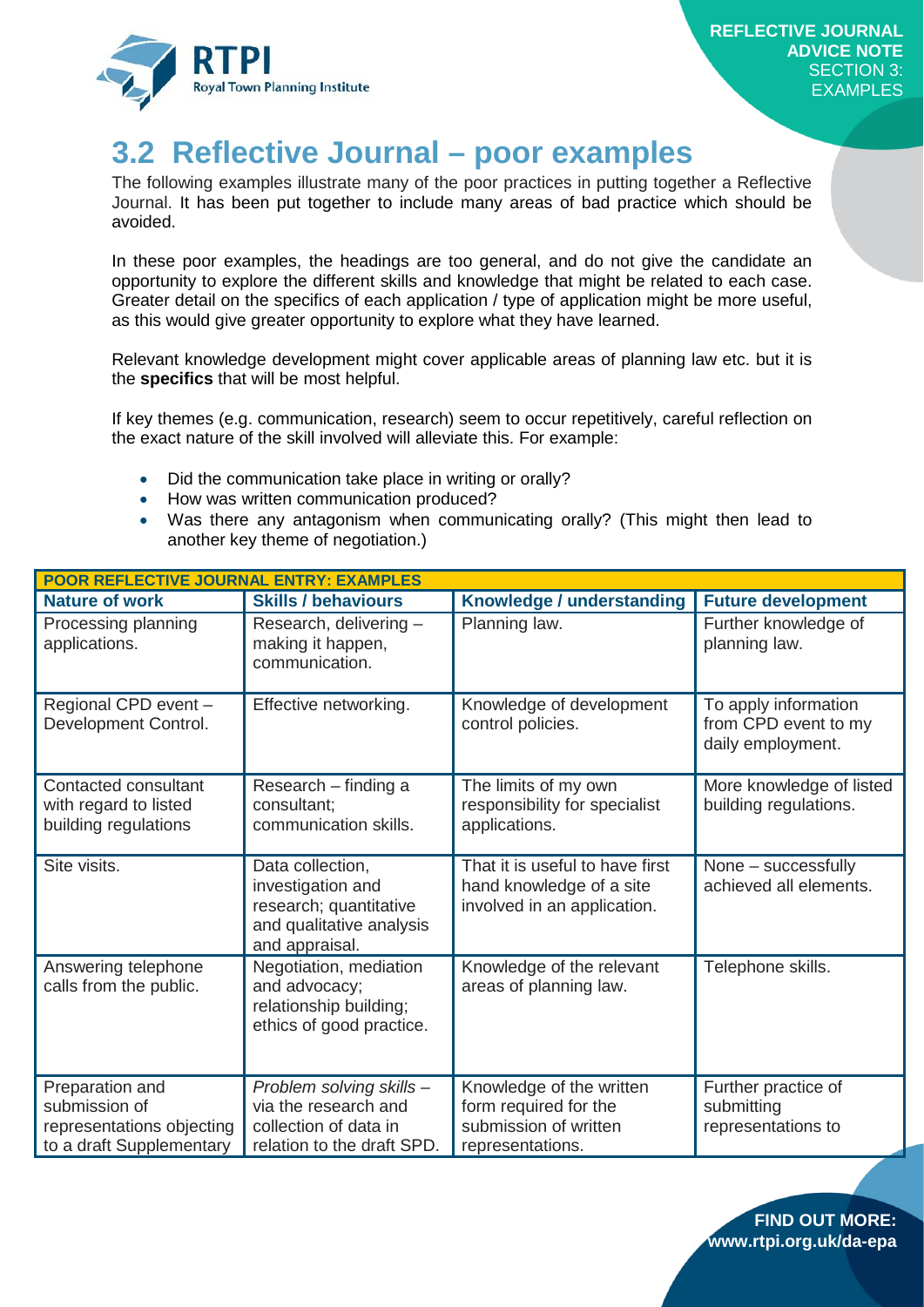

| <b>POOR REFLECTIVE JOURNAL ENTRY: EXAMPLES</b>                                                      |                                                                                                                                   |  |                                          |  |
|-----------------------------------------------------------------------------------------------------|-----------------------------------------------------------------------------------------------------------------------------------|--|------------------------------------------|--|
| <b>Planning Document</b><br>(SPD) relating to<br>developer contributions<br>at the borough council. | Communication skills -<br>via the preparation of<br>written representations in<br>the form of a letter to the<br>Local Authority. |  | improve my competency<br>and efficiency. |  |